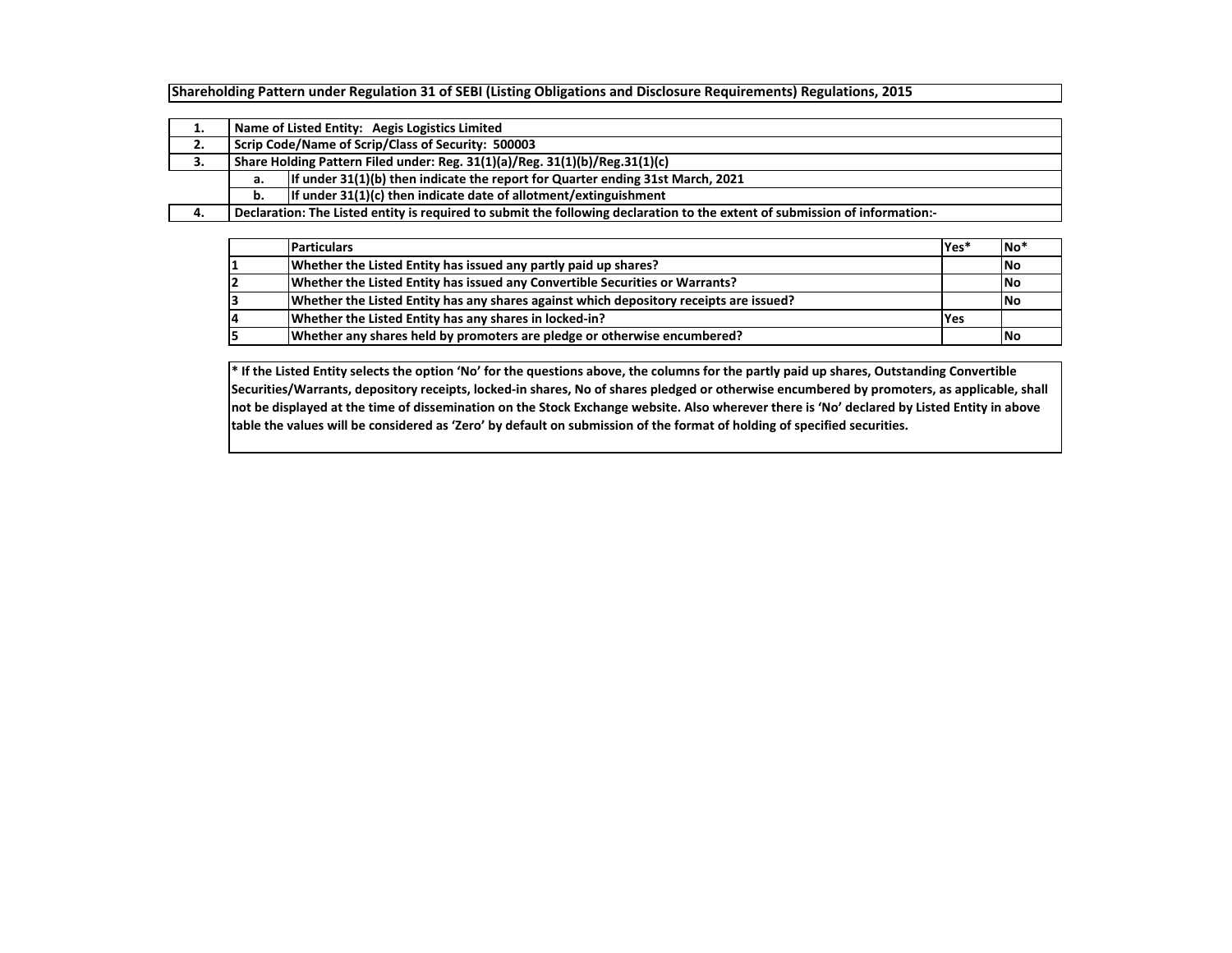|            | <b>Aegis Logistics Limited</b>       |                   |                                       |                        |                             |                                      |                                                  |                                                          |           |       |           |                            |                                                                                |                                                                                                            |                                      |                        |                                                               |                        |      |                                              |
|------------|--------------------------------------|-------------------|---------------------------------------|------------------------|-----------------------------|--------------------------------------|--------------------------------------------------|----------------------------------------------------------|-----------|-------|-----------|----------------------------|--------------------------------------------------------------------------------|------------------------------------------------------------------------------------------------------------|--------------------------------------|------------------------|---------------------------------------------------------------|------------------------|------|----------------------------------------------|
|            |                                      |                   |                                       |                        |                             |                                      |                                                  |                                                          |           |       |           |                            |                                                                                |                                                                                                            |                                      |                        |                                                               |                        |      |                                              |
|            |                                      |                   |                                       |                        |                             |                                      |                                                  |                                                          |           |       |           |                            |                                                                                |                                                                                                            |                                      |                        |                                                               |                        |      |                                              |
|            |                                      |                   |                                       |                        |                             |                                      |                                                  |                                                          |           |       |           |                            |                                                                                |                                                                                                            |                                      |                        |                                                               |                        |      |                                              |
|            |                                      |                   |                                       |                        |                             |                                      |                                                  | Number of Voting Rights held in each class of securities |           |       |           |                            |                                                                                |                                                                                                            | <b>Number of Locked in</b><br>shares |                        | <b>Number of Shares</b><br>pledged or otherwise<br>encumbered |                        |      |                                              |
|            |                                      |                   |                                       |                        |                             |                                      |                                                  | <b>No of Voting Rights</b>                               |           |       |           |                            |                                                                                |                                                                                                            |                                      |                        |                                                               |                        |      |                                              |
|            |                                      |                   |                                       | No. of<br>Partly paid- | No. of shares<br>underlying |                                      | Shareholding as<br>a % of total no.<br>of shares |                                                          |           |       |           |                            | No. of Shares<br><b>Underlying</b><br>Outstanding<br>convertible<br>securities | Shareholding, as<br>a % assuming full<br>conversion of<br>convertible<br>securities (as a<br>percentage of |                                      | As a % of              |                                                               | total                  |      | As a % of Number of equity<br>shares held in |
|            |                                      | Nos. of           | No. of fully paid<br>up equity shares | up equity              | Depository                  | Total nos. shares (calculated as     |                                                  |                                                          | Class eg: |       |           | Total as a % of lincluding |                                                                                | diluted share                                                                                              |                                      | total<br><b>Shares</b> |                                                               | <b>Shares</b>          |      | dematerialised                               |
| Category   | <b>Category of shareholder</b>       | shareholders held |                                       | shares held Receipts   |                             | held                                 | per SCRR, 1957) Class eg: X                      |                                                          |           | Total |           | $(A+B+C)$                  | <b>Warrants</b> )                                                              | capital)                                                                                                   | No. (a)                              | held(b)                | No. (a)                                                       | held(b)                | form |                                              |
|            |                                      |                   |                                       |                        |                             | $(VII) = (IV)+(V)+ (VIII)$ As a % of |                                                  |                                                          |           |       |           |                            |                                                                                | (XI)= (VII)+(X) As                                                                                         |                                      |                        |                                                               |                        |      |                                              |
| (1)        | (11)                                 | (III)             | (IV)                                  | (v)                    | (VI)                        | (VI)                                 | $(A+B+C2)$                                       |                                                          |           | (IX)  |           |                            | (X)                                                                            | a % of (A+B+C2)                                                                                            | (XII)                                |                        |                                                               | (XIII)                 |      | (XIV)                                        |
| (A)        | Promoter & Promoter Group            |                   | 202676008                             |                        |                             | 202676008<br>148323992               | 57.7425<br>42.2575                               | 202676008<br>148323992                                   |           |       | 202676008 | 57.7425                    |                                                                                | 57.7425                                                                                                    |                                      |                        |                                                               |                        |      | 202676008                                    |
| (B)<br>(C) | Public<br>Non Promoter - Non Public  | 48991             | 148323992                             |                        |                             |                                      |                                                  |                                                          |           |       | 148323992 | 42.2575                    |                                                                                | 42.2575                                                                                                    | 11333333                             | 7.6409 NA              | 0 NA                                                          | <b>NA</b><br><b>NA</b> |      | 143357620                                    |
| (C1)       | <b>Shares Underlying DRs</b>         |                   |                                       |                        |                             |                                      |                                                  |                                                          |           |       |           |                            |                                                                                |                                                                                                            |                                      |                        | 0 <sub>NA</sub>                                               | <b>NA</b>              |      |                                              |
| (C2)       | <b>Shares Held By Employee Trust</b> |                   |                                       |                        |                             |                                      |                                                  |                                                          |           |       |           |                            |                                                                                |                                                                                                            |                                      |                        | 0 <sub>NA</sub>                                               | <b>NA</b>              |      |                                              |
|            | Total                                | 48994             | 351000000                             |                        |                             | 351000000                            | 100                                              | 351000000                                                |           |       | 351000000 | 100                        |                                                                                | 100                                                                                                        | 11333333                             | 3.2288                 |                                                               |                        |      | 346033628                                    |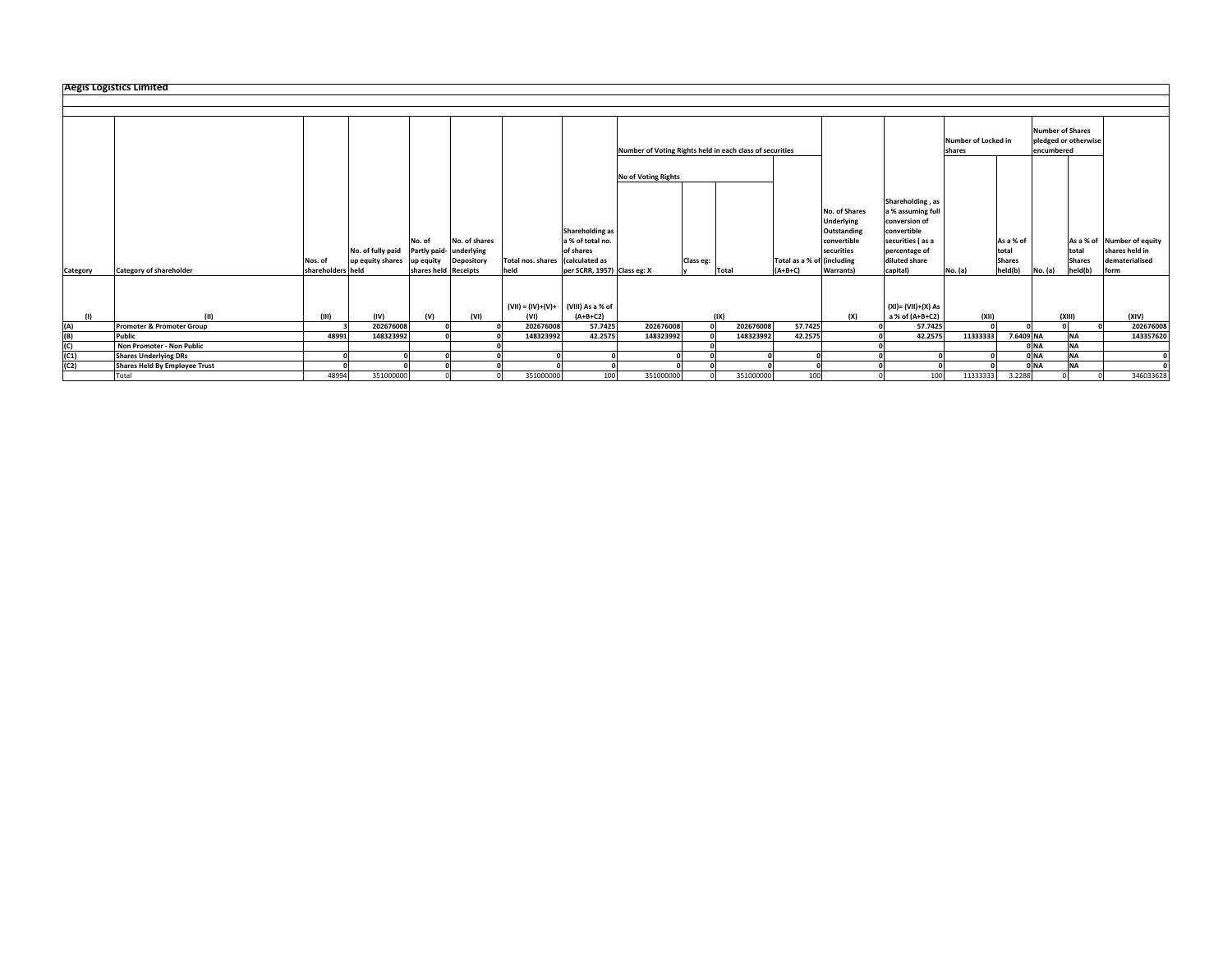|     | <b>Aegis Logistics Limited</b>                                                       |                         |                                               |                                               |                                                |                                                                  |                                                                          |                                                          |                        |           |                                 |                                                                                                                                                                                                |                                       |                      |                                                |              |                      |                                                                                  |
|-----|--------------------------------------------------------------------------------------|-------------------------|-----------------------------------------------|-----------------------------------------------|------------------------------------------------|------------------------------------------------------------------|--------------------------------------------------------------------------|----------------------------------------------------------|------------------------|-----------|---------------------------------|------------------------------------------------------------------------------------------------------------------------------------------------------------------------------------------------|---------------------------------------|----------------------|------------------------------------------------|--------------|----------------------|----------------------------------------------------------------------------------|
|     | Table II - Statement showing shareholding pattern of the Promoter and Promoter Group |                         |                                               |                                               |                                                |                                                                  |                                                                          |                                                          |                        |           |                                 |                                                                                                                                                                                                |                                       |                      |                                                |              |                      |                                                                                  |
|     |                                                                                      |                         |                                               |                                               |                                                |                                                                  |                                                                          |                                                          |                        |           |                                 |                                                                                                                                                                                                |                                       |                      |                                                |              |                      |                                                                                  |
|     |                                                                                      |                         |                                               |                                               |                                                |                                                                  |                                                                          | Number of Voting Rights held in each class of securities |                        |           | Number of Locked in<br>shares   |                                                                                                                                                                                                | <b>Number of Shares</b><br>encumbered | pledged or otherwise |                                                |              |                      |                                                                                  |
|     | Category & Name of the shareholders                                                  | Nos. of<br>shareholders | No. of fully paid<br>up equity shares<br>held | Partly<br>paid-up<br>equity<br>shares<br>held | No. of<br>shares<br>underlyin<br>Receipts held | Depositor Total nos. shares                                      | Sharehold<br>ing %<br>calculated<br>as per<br>SCRR.<br>1957 As a<br>% of | (A+B+C2) No of Voting Rights                             |                        |           | Total as a<br>% of<br>$(A+B+C)$ | No. of<br><b>Shares</b><br>Underlyin Shareholding<br>as a %<br>Outstandi assuming full<br>convertibl convertible<br>securities percentage of<br>(including diluted share<br>Warrants) capital) | conversion of<br>securities (as a     | No. (a)              | As a % of<br>total<br><b>Shares</b><br>held(b) | No. (a)      | As a % of<br>held(b) | <b>Number of equity</b><br>shares held in<br>total Shares dematerialised<br>form |
|     | (1)                                                                                  | (III)                   | (IV)                                          | (V)                                           | (VI)                                           | (VIII) As a<br>$(VII) = (IV)+(V)+$<br>% of<br>(VI)<br>$(A+B+C2)$ |                                                                          | (IX)                                                     |                        |           |                                 | $(XI) = (VII)+(X)$<br>As a % of<br>(X)<br>$(A+B+C2)$                                                                                                                                           |                                       | (XII)                |                                                | (XIII)       | (XIV)                |                                                                                  |
|     | Indian                                                                               |                         |                                               |                                               |                                                |                                                                  |                                                                          |                                                          |                        |           |                                 |                                                                                                                                                                                                |                                       |                      |                                                |              |                      |                                                                                  |
| (a) | Individuals / Hindu Undivided Family                                                 |                         | $\Omega$                                      | C                                             | $\mathbf{0}$                                   |                                                                  | $\mathbf{0}$                                                             | $\mathbf{0}$                                             | $\Omega$               | $\Omega$  | $\pmb{\mathsf{o}}$              | $\Omega$                                                                                                                                                                                       | $\mathbf{0}$                          | $\Omega$             | $\Omega$                                       | o            | $\Omega$             |                                                                                  |
| (b) | Central Government / State Government(s)                                             |                         | $\mathbf{o}$                                  | $\Omega$                                      | $\overline{\mathbf{0}}$                        |                                                                  | $\mathbf{0}$                                                             | o                                                        | $\mathbf{0}^{\dagger}$ | $\Omega$  | ō                               | $\Omega$                                                                                                                                                                                       | $\mathbf{0}$                          | $\Omega$             | $\Omega$                                       | $\mathbf{0}$ | $\mathbf{0}$         |                                                                                  |
| (c) | <b>Financial Institutions / Banks</b>                                                | £                       | $\mathbf{o}$                                  | O                                             | $\mathbf{0}$                                   | $\sqrt{2}$                                                       | $\mathbf 0$                                                              | $\mathbf{o}$                                             | $\sqrt{2}$             | $\Omega$  | $\pmb{\mathsf{o}}$              | $\Omega$                                                                                                                                                                                       | ol                                    | $\mathbf{0}$         | $\Omega$                                       | o            | $\Omega$             | $\mathbf{0}$                                                                     |
| (d) | Any Other (Specify)                                                                  |                         | $\mathbf{0}$                                  | O                                             | $\mathbf{0}$                                   |                                                                  | $\mathbf{0}$                                                             | $\Omega$                                                 | $\sqrt{2}$             | n         | $\mathbf 0$                     | $\Omega$                                                                                                                                                                                       | $\mathbf{a}$                          | $\mathbf{0}$         | $\Omega$                                       | $\mathbf{r}$ | $\mathbf{0}$         | $\mathbf{0}$                                                                     |
|     | Sub Total (A)(1)                                                                     | £                       | $\mathbf{0}$                                  | $\Omega$                                      | $\mathbf{0}$                                   | $\sqrt{2}$                                                       | $\mathbf{0}$                                                             | $\mathbf{0}$                                             | $\Omega$               | $\Omega$  | $\mathbf{0}$                    | $\Omega$                                                                                                                                                                                       | $\mathbf{0}$                          | $\mathbf{0}$         | $\Omega$                                       | $\mathbf{0}$ | $\Omega$             | $\mathbf{0}$                                                                     |
|     | Foreign                                                                              |                         |                                               |                                               |                                                |                                                                  |                                                                          |                                                          |                        |           |                                 |                                                                                                                                                                                                |                                       |                      |                                                |              |                      |                                                                                  |
| (a) | Individuals (Non-Resident Individuals / Foreign Individuals)                         |                         |                                               |                                               | $\Omega$                                       |                                                                  | $\Omega$                                                                 |                                                          |                        |           | $\mathbf{0}$                    | O                                                                                                                                                                                              |                                       | $\Omega$             |                                                |              |                      |                                                                                  |
| (b) | Government                                                                           | <b>C</b>                | $\Omega$                                      | $\Omega$                                      | ol                                             | $\sqrt{2}$                                                       | $\Omega$                                                                 | $\mathbf{0}$                                             | $\sqrt{2}$             | $\Omega$  | $\mathbf 0$                     | $\Omega$                                                                                                                                                                                       | ol                                    | $\mathbf{0}$         | $\Omega$                                       | $\mathbf{0}$ | $\mathbf{0}$         | $\mathbf{0}$                                                                     |
| (c) | <b>Institutions</b>                                                                  |                         |                                               |                                               | $\mathbf{0}$                                   |                                                                  | $\mathbf{a}$                                                             |                                                          |                        | n         | $\mathbf{0}$                    | $\sqrt{2}$                                                                                                                                                                                     | $\mathbf{a}$                          | $\Omega$             | $\Omega$                                       | $\Omega$     | $\mathbf{a}$         | $\mathbf{r}$                                                                     |
| (d) | <b>Foreign Portfolio Investor</b>                                                    |                         |                                               |                                               | $\mathbf{0}$                                   |                                                                  | $\mathbf{a}$                                                             |                                                          |                        | n         | $\mathbf{0}$                    | $\Omega$                                                                                                                                                                                       | $\sqrt{2}$                            | $\sqrt{2}$           |                                                | $\Omega$     | $\mathbf{0}$         |                                                                                  |
| (e) | Any Other (Specify)                                                                  |                         | 202676008                                     |                                               | $\mathbf{0}$                                   | 202676008                                                        | 57.7425                                                                  | 202676008                                                |                        | 202676008 | 57.7425                         | $\Omega$                                                                                                                                                                                       | 57.7425                               | O                    |                                                |              | $\mathbf{0}$         | 202676008                                                                        |
|     | <b>Bodies Corporate</b>                                                              |                         | 202676008                                     |                                               | $\mathbf{0}$                                   | 202676008                                                        | 57.7425                                                                  | 202676008                                                |                        | 202676008 | 57.7425                         | $\Omega$                                                                                                                                                                                       | 57.7425                               |                      |                                                |              | $\Omega$             | 202676008                                                                        |
|     | <b>Huron Holdings Limited</b>                                                        |                         | 111160570                                     |                                               | $\circ$                                        | 111160570                                                        | 31.6697                                                                  | 111160570                                                |                        | 111160570 | 31.6697                         | $\Omega$                                                                                                                                                                                       | 31.6697                               |                      |                                                |              | $\Omega$             | 111160570                                                                        |
|     | Trans Asia Petroleum Inc                                                             |                         | 91505438                                      |                                               | $\overline{0}$                                 | 91505438                                                         | 26.0699                                                                  | 91505438                                                 |                        | 91505438  | 26.0699                         | $\Omega$                                                                                                                                                                                       | 26.0699                               |                      |                                                |              |                      | 91505438                                                                         |
|     | Asia Infrastructure Investment Ltd                                                   |                         | 10000                                         |                                               | $\circ$                                        | 10000                                                            | 0.0028                                                                   | 10000                                                    |                        | 10000     | 0.0028                          | $\Omega$                                                                                                                                                                                       | 0.0028                                |                      |                                                |              | $\Omega$             | 10000                                                                            |
|     | Sub Total (A)(2)                                                                     |                         | 202676008                                     | C                                             | $\mathbf{0}$                                   | 202676008                                                        | 57.7425                                                                  | 202676008                                                |                        | 202676008 | 57.7425                         | $\Omega$                                                                                                                                                                                       | 57.7425                               | $\Omega$             |                                                | $\Omega$     | $\Omega$             | 202676008                                                                        |
|     | Total Shareholding Of Promoter And Promoter Group (A)=<br>$(A)(1)+(A)(2)$            |                         | 202676008                                     |                                               | $\Omega$                                       | 202676008                                                        | 57.7425                                                                  | 202676008                                                |                        | 202676008 | 57.7425                         | $\Omega$                                                                                                                                                                                       | 57.7425                               | $\Omega$             |                                                |              |                      | 202676008                                                                        |

**Details of Shares which remain unclaimed may be given hear along with details such as number of shareholders, outstanding shares held in demat/unclaimed suspense account, voting rights which are frozen etc.**

## **Note :**

(1) PAN would not be displayed on website of Stock Exchange(s)<br>(2) The term 'Encumbrance' has the same meaning as assigned under regulation 28(3) of SEBI (Substantial Acquisition of Shares and Takeovers) Regulations, 2011.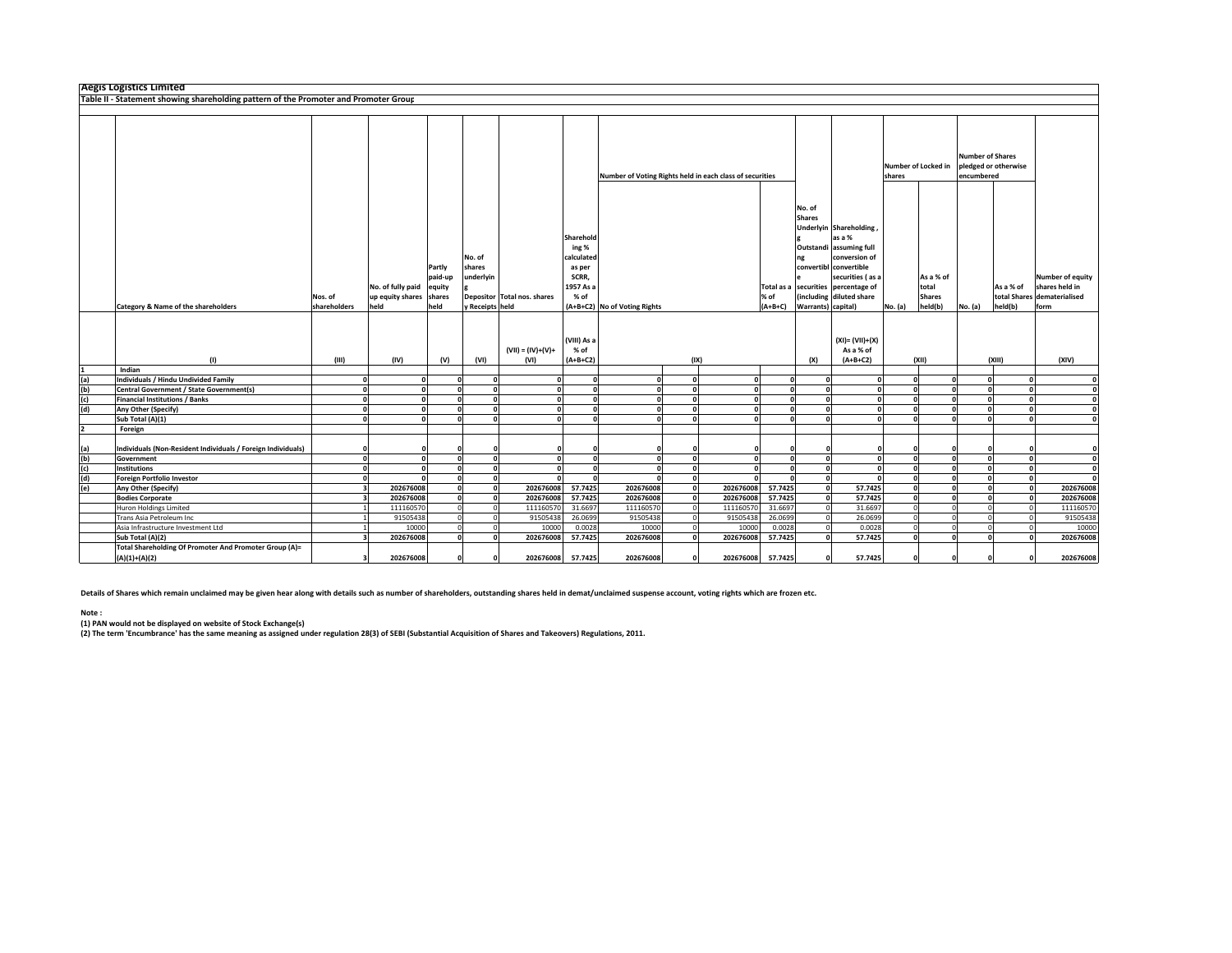|            | <b>Aegis Logistics Limited</b><br>Table III - Statement showing shareholding pattern of the Public shareholder                |                         |                                                            |                          |                                                                        |                                            |                                                                 |                                                          |                                |                         |                            |                                                                                              |                                                                                                            |                            |                                      |                                       |                                                |                                                                 |
|------------|-------------------------------------------------------------------------------------------------------------------------------|-------------------------|------------------------------------------------------------|--------------------------|------------------------------------------------------------------------|--------------------------------------------|-----------------------------------------------------------------|----------------------------------------------------------|--------------------------------|-------------------------|----------------------------|----------------------------------------------------------------------------------------------|------------------------------------------------------------------------------------------------------------|----------------------------|--------------------------------------|---------------------------------------|------------------------------------------------|-----------------------------------------------------------------|
|            |                                                                                                                               |                         |                                                            |                          |                                                                        |                                            |                                                                 |                                                          |                                |                         |                            |                                                                                              |                                                                                                            |                            |                                      |                                       |                                                |                                                                 |
|            |                                                                                                                               |                         |                                                            |                          |                                                                        |                                            |                                                                 | Number of Voting Rights held in each class of securities |                                |                         |                            | No. of Shares<br><b>Underlying</b><br>Outstanding<br>convertible<br>securities<br>(including | Shareholding,<br>as a % assuming<br>full conversion<br>of convertible<br>securities (as a<br>percentage of | Number of Locked in shares |                                      | <b>Number of Shares</b><br>encumbered | pledged or otherwise                           |                                                                 |
|            |                                                                                                                               |                         |                                                            |                          |                                                                        |                                            |                                                                 | No of Voting Rights                                      |                                |                         |                            | Warrants)                                                                                    | diluted share                                                                                              |                            |                                      |                                       |                                                |                                                                 |
|            |                                                                                                                               |                         |                                                            |                          |                                                                        |                                            |                                                                 |                                                          |                                |                         |                            |                                                                                              | capital)                                                                                                   |                            |                                      |                                       |                                                |                                                                 |
|            |                                                                                                                               |                         |                                                            |                          |                                                                        |                                            |                                                                 |                                                          |                                |                         |                            |                                                                                              |                                                                                                            |                            |                                      |                                       |                                                |                                                                 |
|            | Category & Name of the shareholders                                                                                           | Nos. of<br>shareholders | No. of fully paid Partly paid-<br>up equity shares<br>held | up equity<br>shares held | No. of<br>shares<br>underlying<br><b>Depository</b><br><b>Receipts</b> | Total nos. shares As a % of<br>held        | Shareholding<br>% calculated as<br>per SCRR, 1957<br>$(A+B+C2)$ | Class eg: X                                              | Class eg: y Total              |                         | Total as a %<br>of (A+B+C) |                                                                                              |                                                                                                            | No. (a)                    | As a % of<br>total Shares<br>held(b) | No. (a)                               | As a % of<br>total<br><b>Shares</b><br>held(b) | Number of<br>equity shares<br>held in<br>dematerialised<br>form |
|            |                                                                                                                               |                         |                                                            |                          |                                                                        |                                            |                                                                 |                                                          |                                |                         |                            |                                                                                              |                                                                                                            |                            |                                      |                                       |                                                |                                                                 |
|            | (1)<br><b>Institutions</b>                                                                                                    | (III)                   | (IV)                                                       | (V)                      | (VI)                                                                   | (VII) = (IV)+(V)+ (VIII) As a % of<br>(VI) | $(A+B+C2)$                                                      |                                                          | (IX)                           |                         |                            | (X)                                                                                          | (XI)= (VII)+(X) As<br>a % of (A+B+C2)                                                                      | (XII)                      |                                      |                                       | (XIII)                                         | (XIV)                                                           |
| (a)        | <b>Mutual Fund</b>                                                                                                            | 6                       | 5960313                                                    | $\Omega$                 | o                                                                      | 5960313                                    | 1.6981                                                          | 5960313                                                  | $\mathbf 0$                    | 5960313                 | 1.6981                     |                                                                                              | 1.6981<br>$\Omega$                                                                                         | $\mathbf{0}$               |                                      | 0 <sub>NA</sub>                       | <b>NA</b>                                      | 5960313                                                         |
|            | L&T Mutual Fund Trustee Limited-L&T Emerging B                                                                                |                         | 5046069                                                    | $\circ$                  | $\circ$                                                                | 5046069                                    | 1.4376                                                          | 5046069                                                  | $\mathbf{0}$                   | 5046069                 | 1.4376                     |                                                                                              | 1.4376<br>$\circ$                                                                                          | $\overline{0}$             |                                      | 0 <sub>NA</sub>                       | <b>NA</b>                                      | 5046069                                                         |
| (b)        | <b>Venture Capital Funds</b>                                                                                                  | $\mathbf{0}$            |                                                            | 0                        | $\mathbf{0}$                                                           | $\mathbf 0$                                | C                                                               |                                                          | $\mathbf{0}$                   |                         |                            |                                                                                              | $\mathbf{0}$                                                                                               | 0                          |                                      | 0 <sub>NA</sub>                       | <b>NA</b>                                      |                                                                 |
| (c)        | <b>Alternate Investment Funds</b>                                                                                             | 13<br>$\mathbf{0}$      | 2133708                                                    | 0                        | $\mathbf{0}$                                                           | 2133708                                    | 0.6079                                                          | 2133708                                                  | $\mathbf{0}$                   | 2133708<br>$\mathbf{r}$ | 0.6079                     |                                                                                              | $\mathbf{0}$<br>0.6079                                                                                     | 0                          |                                      | 0 <sub>NA</sub>                       | <b>NA</b><br><b>NA</b>                         | 2133708                                                         |
| (d)<br>(e) | <b>Foreign Venture Capital Investors</b><br>Foreign Portfolio Investor                                                        | 97                      | 51869228                                                   | o<br>οl                  | $\mathbf{0}$<br>$\mathbf{0}$                                           | $\Omega$<br>51869228                       | $\Omega$<br>14.7776                                             | 51869228                                                 | $\overline{0}$<br>$\mathbf{0}$ | 51869228                | 14.7776                    |                                                                                              | $\mathbf{0}$<br>14.7776<br> 0                                                                              | 0<br>οI                    |                                      | 0 NA<br>0 <sub>NA</sub>               | <b>NA</b>                                      | 51869228                                                        |
|            | Government Pension Fund Global                                                                                                |                         | 8317846                                                    | $\circ$                  | $\circ$                                                                | 8317846                                    | 2.3698                                                          | 8317846                                                  | $\mathbf 0$                    | 8317846                 | 2.3698                     |                                                                                              | $\circ$<br>2.3698                                                                                          | $\circ$                    |                                      | 0 <sub>NA</sub>                       | <b>NA</b>                                      | 8317846                                                         |
|            | Aberdeen Standard Asia Focus Plc                                                                                              |                         | 4642720                                                    | $\circ$                  | $\mathbf 0$                                                            | 4642720                                    | 1.3227                                                          | 4642720                                                  | $\mathbf 0$                    | 4642720                 | 1.3227                     |                                                                                              | $\circ$<br>1.3227                                                                                          | $\circ$                    |                                      | 0 <sub>NA</sub>                       | <b>NA</b>                                      | 4642720                                                         |
| (f)        | <b>Financial Institutions / Banks</b>                                                                                         | $\overline{\mathbf{3}}$ | 5820                                                       | o                        | o                                                                      | 5820                                       | 0.0017                                                          | 5820                                                     | $\mathbf{o}$                   | 5820                    | 0.0017                     |                                                                                              | ol<br>0.0017                                                                                               | ٥l                         |                                      | 0 <sub>NA</sub>                       | <b>NA</b>                                      | 3330                                                            |
| (g)        | <b>Insurance Companies</b>                                                                                                    | $\overline{2}$          | 32100                                                      | $\mathbf{0}$             | $\mathbf{0}$                                                           | 32100                                      | 0.0091                                                          | 32100                                                    | $\mathbf 0$                    | 32100                   | 0.0091                     |                                                                                              | 0.0091<br>$\mathbf{0}$                                                                                     | $\mathbf{o}$               |                                      | 0 NA                                  | <b>NA</b>                                      | 31100                                                           |
| (h)        | <b>Provident Funds/ Pension Funds</b>                                                                                         | o                       | $\Omega$                                                   | οl                       | ol                                                                     | $\mathbf{0}$                               | $\mathbf{0}$                                                    | $\Omega$                                                 | $\mathbf{0}$                   | $\Omega$                | O                          |                                                                                              | οl<br>n                                                                                                    | οI                         |                                      | 0 <sub>NA</sub>                       | <b>NA</b>                                      |                                                                 |
| (i)        | Any Other (Specify)                                                                                                           | $\mathbf{0}$            | $\Omega$                                                   | 0                        | o                                                                      | $\mathbf 0$                                | $\mathbf 0$                                                     | $\Omega$                                                 | $\mathbf{0}$                   | o                       |                            |                                                                                              | 0                                                                                                          | 0                          |                                      | 0 <sub>NA</sub>                       | <b>NA</b>                                      |                                                                 |
|            | Sub Total (B)(1)<br>Central Government/ State Government(s)/<br>President of India                                            | 121                     | 60001169                                                   | $\Omega$                 | $\Omega$                                                               | 60001169                                   | 17.0944                                                         | 60001169                                                 |                                | 60001169                | 17.0944                    |                                                                                              | οl<br>17.0944                                                                                              | ٥I                         |                                      | 0 <sub>NA</sub>                       | <b>NA</b>                                      | 59997679                                                        |
|            | Central Government / State Government(s)                                                                                      |                         | 3330                                                       |                          |                                                                        | 3330                                       | 0.0009                                                          | 3330                                                     |                                | 3330                    | 0.0009                     |                                                                                              | 0.0009                                                                                                     |                            |                                      | ONA                                   | <b>NA</b>                                      | 3330                                                            |
|            | Sub Total (B)(2)                                                                                                              |                         | 3330                                                       | o                        | $\Omega$                                                               | 3330                                       | 0.0009                                                          | 3330                                                     | $\mathbf 0$                    | 3330                    | 0.0009                     |                                                                                              | o<br>0.0009                                                                                                | $\mathbf{o}$               |                                      | 0 <sub>NA</sub>                       | <b>NA</b>                                      | 3330                                                            |
|            | <b>Non-Institutions</b>                                                                                                       |                         |                                                            |                          |                                                                        |                                            |                                                                 |                                                          |                                |                         |                            |                                                                                              |                                                                                                            |                            |                                      |                                       |                                                |                                                                 |
| (a)        | Individuals                                                                                                                   |                         | 0                                                          | οl                       |                                                                        |                                            |                                                                 |                                                          |                                |                         |                            |                                                                                              |                                                                                                            | οI                         |                                      | <b>NA</b>                             | <b>NA</b>                                      |                                                                 |
|            | i. Individual shareholders holding nominal share<br>capital up to Rs. 2 lakhs.<br>ii. Individual shareholders holding nominal | 44018                   | 46629210                                                   |                          | $\mathbf{0}$                                                           | 46629210                                   | 13.2847                                                         | 46629210                                                 |                                | 46629210                | 13.2847                    |                                                                                              | 13.2847                                                                                                    |                            |                                      | ONA                                   | <b>NA</b>                                      | 41673988                                                        |
|            | share capital in excess of Rs. 2 lakhs.                                                                                       | 15                      | 24280096                                                   |                          | $\Omega$                                                               | 24280096                                   | 6.9174                                                          | 24280096                                                 |                                | 24280096                | 6.9174                     |                                                                                              | 6.9174                                                                                                     | 11333333                   | 46.6775 NA                           |                                       | <b>NA</b>                                      | 24280096                                                        |
|            | Sudhir Omprakash Malhotra                                                                                                     |                         | 15518384                                                   | $\circ$                  | $\circ$                                                                | 15518384                                   | 4.4212                                                          | 15518384                                                 | $\Omega$                       | 15518384                | 4.4212                     |                                                                                              | 0 <br>4.4212                                                                                               | 10000000                   | 64.4397 NA                           |                                       | <b>NA</b>                                      | 15518384                                                        |
| (b)        | <b>NBFCs registered with RBI</b>                                                                                              |                         | 108000                                                     | $\overline{\mathbf{0}}$  | $\mathbf{0}$                                                           | 108000                                     | 0.0308                                                          | 108000                                                   | $\mathbf{o}$                   | 108000                  | 0.0308                     |                                                                                              | $\overline{\mathbf{0}}$<br>0.0308                                                                          | $\Omega$                   |                                      | 0 <sub>NA</sub>                       | <b>NA</b>                                      | 108000                                                          |
|            | <b>Trust Employee</b>                                                                                                         | $\Omega$                | $\Omega$                                                   | o                        | $\mathbf{0}$                                                           | $\mathbf 0$                                | $\mathbf 0$                                                     | $\Omega$                                                 | $\mathbf 0$                    | $\Omega$                | $\mathbf{a}$               |                                                                                              | o<br>$\mathbf 0$                                                                                           | $\mathbf{0}$               |                                      | 0 <sub>NA</sub>                       | <b>NA</b>                                      |                                                                 |
|            | <b>Overseas Depositories(holding DRs) (balancing</b>                                                                          |                         |                                                            |                          |                                                                        |                                            |                                                                 |                                                          |                                |                         |                            |                                                                                              |                                                                                                            |                            |                                      |                                       |                                                |                                                                 |
| (d)<br>(c) | figure)<br>Any Other (Specify)                                                                                                | 4832                    | 17302187                                                   | $\Omega$<br>$\mathbf{0}$ | $\Omega$<br>$\mathbf{0}$                                               | 17302187                                   | $\Omega$<br>4.9294                                              | 17302187                                                 | $\mathbf{0}$                   | 17302187                | 4.9294                     |                                                                                              | $\mathbf{0}$<br>4.9294                                                                                     | 0<br>$\mathbf{o}$          |                                      | ONA<br>0 <sub>NA</sub>                | <b>NA</b><br><b>NA</b>                         | 17294527                                                        |
|            | <b>IEPF</b>                                                                                                                   |                         | 2564029                                                    | 0                        | o                                                                      | 2564029                                    | 0.7305                                                          | 2564029                                                  | $\mathbf{0}$                   | 2564029                 | 0.7305                     |                                                                                              | 0<br>0.7305                                                                                                | 0                          |                                      | 0 <sub>NA</sub>                       | <b>NA</b>                                      | 2564029                                                         |
|            | Trusts                                                                                                                        | 11                      | 29204                                                      | $\mathbf{0}$             | $\mathbf{0}$                                                           | 29204                                      | 0.0083                                                          | 29204                                                    | $\mathbf 0$                    | 29204                   | 0.0083                     |                                                                                              | $\mathbf{0}$<br>0.0083                                                                                     | $\mathbf{0}$               |                                      | 0 <sub>NA</sub>                       | <b>NA</b>                                      | 29204                                                           |
|            | <b>Hindu Undivided Family</b>                                                                                                 | 924                     | 1311058                                                    | οl                       | o                                                                      | 1311058                                    | 0.3735                                                          | 1311058                                                  | οl                             | 1311058                 | 0.3735                     |                                                                                              | οl<br>0.3735                                                                                               | οI                         |                                      | 0 <sub>NA</sub>                       | <b>NA</b>                                      | 1311058                                                         |
|            | Non Resident Indians (Non Repat)                                                                                              | 983                     | 1659391                                                    | $\mathbf{0}$             | $\mathbf{0}$                                                           | 1659391                                    | 0.4728                                                          | 1659391                                                  | <sub>o</sub>                   | 1659391                 | 0.4728                     |                                                                                              | 0 <br>0.4728                                                                                               | 0                          |                                      | 0 <sub>NA</sub>                       | <b>NA</b>                                      | 1651741                                                         |
|            | Non Resident Indians (Repat)                                                                                                  | 2069                    | 2824946                                                    | $\mathbf{0}$             | $\mathbf{0}$                                                           | 2824946                                    | 0.8048                                                          | 2824946                                                  | ol                             | 2824946                 | 0.8048                     |                                                                                              | 0<br>0.8048                                                                                                | ٥I                         |                                      | 0 <sub>NA</sub>                       | <b>NA</b>                                      | 2824946                                                         |
|            | <b>Unclaimed Shares</b><br>Foreign Portfolio Investor (Individual)                                                            | $\mathbf{1}$            | 1287320<br>48500                                           | $\mathbf{0}$<br>οl       | $\mathbf{0}$<br>$\mathbf{0}$                                           | 1287320<br>48500                           | 0.3668<br>0.0138                                                | 1287320<br>48500                                         | $\mathbf 0$<br>$\Omega$        | 1287320<br>48500        | 0.3668<br>0.0138           |                                                                                              | 0.3668<br>$\mathbf{0}$<br>$\mathbf{0}$<br>0.0138                                                           | $\mathbf{0}$<br>οI         |                                      | 0 NA<br>0 NA                          | <b>NA</b><br><b>NA</b>                         | 1287320<br>48500                                                |
|            | <b>Clearing Member</b>                                                                                                        | 102                     | 190841                                                     | 0                        | o                                                                      | 190841                                     | 0.0544                                                          | 190841                                                   | $\mathbf{0}$                   | 190841                  | 0.0544                     |                                                                                              | οl<br>0.0544                                                                                               | $\Omega$                   |                                      | 0 <sub>NA</sub>                       | <b>NA</b>                                      | 190841                                                          |
|            | <b>Bodies Corporate</b>                                                                                                       | 740                     | 7386898                                                    | o                        | $\mathbf 0$                                                            | 7386898                                    | 2.1045                                                          | 7386898                                                  | $\mathbf 0$                    | 7386898                 | 2.1045                     |                                                                                              | 0<br>2.1045                                                                                                | 0                          |                                      | 0 <sub>NA</sub>                       | <b>NA</b>                                      | 7386888                                                         |
|            | Sub Total (B)(3)                                                                                                              | 48869                   | 88319493                                                   | o                        | $\mathbf{0}$                                                           | 88319493                                   | 25.1622                                                         | 88319493                                                 | $\mathbf 0$                    | 88319493                | 25.1622                    |                                                                                              | οl<br>25.1622                                                                                              | 11333333                   | 12.8322 NA                           |                                       | <b>NA</b>                                      | 83356611                                                        |
|            | Total Public Shareholding (B)=                                                                                                |                         |                                                            |                          |                                                                        |                                            |                                                                 |                                                          |                                |                         |                            |                                                                                              |                                                                                                            |                            |                                      |                                       |                                                |                                                                 |
|            | $(B)(1)+(B)(2)+(B)(3)$                                                                                                        | 48991                   | 148323992                                                  |                          | $\Omega$                                                               | 148323992                                  | 42.2575                                                         | 148323992                                                |                                | 148323992               | 42.2575                    |                                                                                              | 42.2575<br>$\Omega$                                                                                        | 11333333                   | 7.6409 NA                            |                                       | <b>NA</b>                                      | 143357620                                                       |

**Details of the shareholders acting as persons in Concert including their Shareholding (No. and %): No. of shareholders No. of Shares 903 <sup>1287320</sup>**

**Details of Shares which remain unclaimed may be given hear along with details such as number of shareholders, outstanding shares held in demat/unclaimed suspense account, voting rights which are frozen etc.**

**Note : (1) PAN would not be displayed on website of Stock Exchange(s).** 

(2) The above format needs to disclose name of all holders holding more than 1% of total number of shares<br>(3) W.r.t. the information pertaining to Depository Receipts, the same may be disclosed in the respective columns to